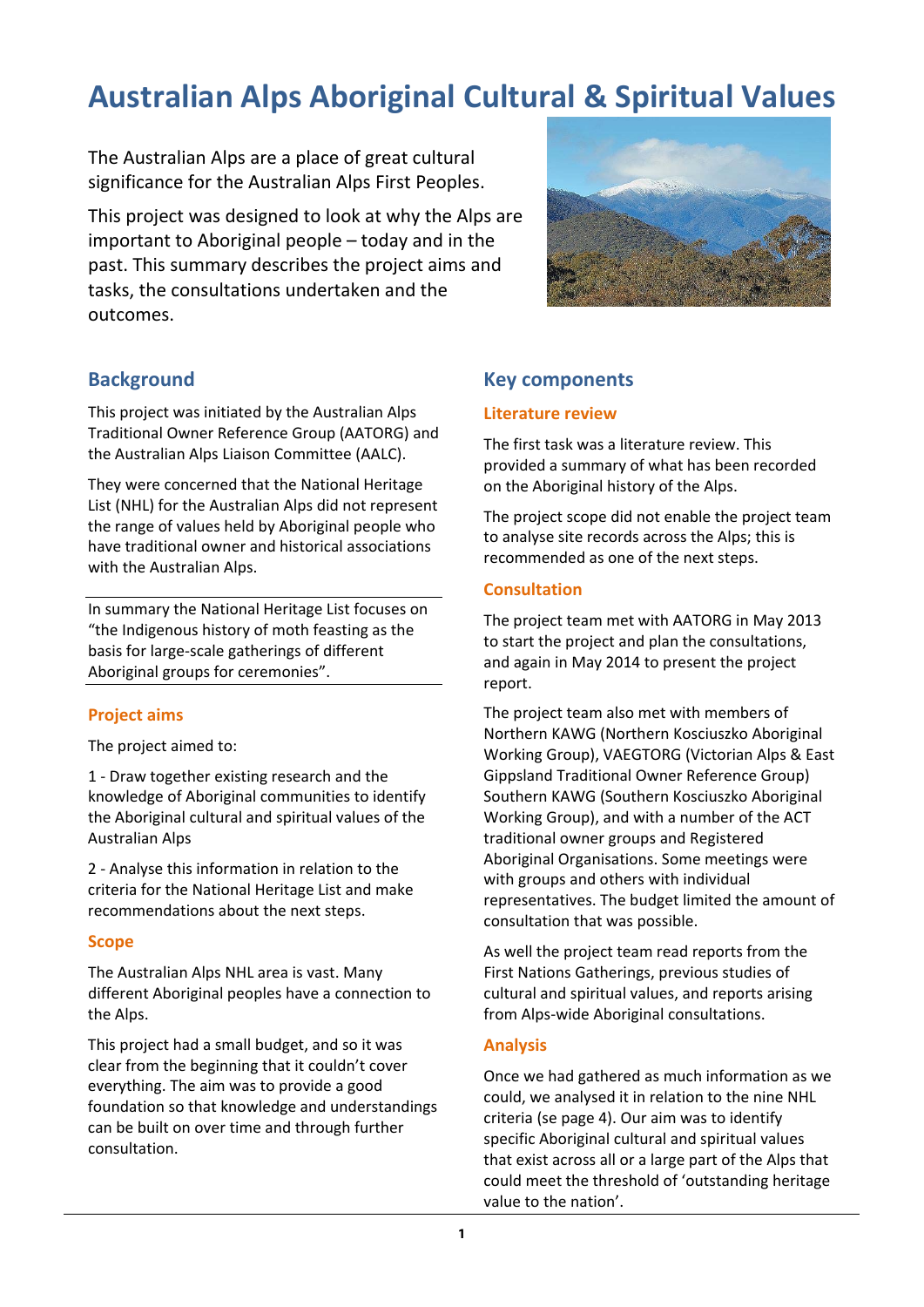## **Draft Statement of Significance**

### **The Australian Alps are of cultural significance to Aboriginal people:**

Aboriginal people who recognise themselves as having a 'living, spiritual connection with the mountains'<sup>1</sup> value the Australian Alps as a place that is significant to their past and present:

- As the place of their ancestors from time immemorial
- As land to which they belong and where they feel at home – a place that forms part of people's personal and collective identity
- As country interconnected by dreaming stories and ceremonial paths, and where there are places of spiritual significance, including places where evidence of creation ancestors is revealed<sup>2</sup>

j



- As a place containing an extensive and diverse range of sites and localities associated with their ancestors, demonstrating the duration of Aboriginal association with this land and aspects of their cultural traditions
- As a living landscape where the land itself, the mountains and all creatures are respected and form part of an interconnected web, and where each is essential to the whole
- As land that gives life to people, to all creatures and to the wider lands of south‐eastern Australia through the waters that come from the mountains<sup>3</sup>
- As country to which Aboriginal people have cultural rights and responsibilities, including those connected to totemic species, to land management, to rites of passage and to lore/law
- As a totemic and symbolic environment alive with meanings able to be interpreted by Aboriginal people
- As an important meeting place for Aboriginal clans from many nations within and beyond the mountains where cultural exchanges, ceremonies and other activities occurred, probably over millennia
- As a place for learning and teaching, where Aboriginal people can reveal and demonstrate their continuing knowledge, can reconnect to the land and the lives of their ancestors, and where knowledge that has been passed down through generations can be passed on
- As a place where traditional practices have been and should continue to be carried out
- As a landscape made up of many distinctive places, each with particular connections for individuals, families, local Aboriginal people and clan groups.

 $1$  This phrase 'living, spiritual connection with the mountains' is taken from the Kosciuszko National Park Plan of Management statement developed by the Kosciuszko Aboriginal Working Group – reproduced in full in Section 4.

 $^2$  Note: some dreaming stories and places associated with creation ancestors have been recorded but more appears to be known within the Aboriginal community or by particular people.

 <sup>3</sup> This connection has recently been celebrated in the Murra Bidgee Mullangari River Ceremony that was held on 30 September 2013 at the Uriarra East picnic area, Murrumbidgee River, Stromlo, ACT. "For the first time in more than 200 years, Traditional Custodians from the mouth of the Murray River in South Australia will perform ceremony with Traditional Custodians in Canberra on the banks of the Murrumbidgee River, to reawaken an ancient pathway that connected their nations for more than 25,000 years." Source: http://www.canberra100.com.au/news‐and‐ media/image‐galleries/?albumID=88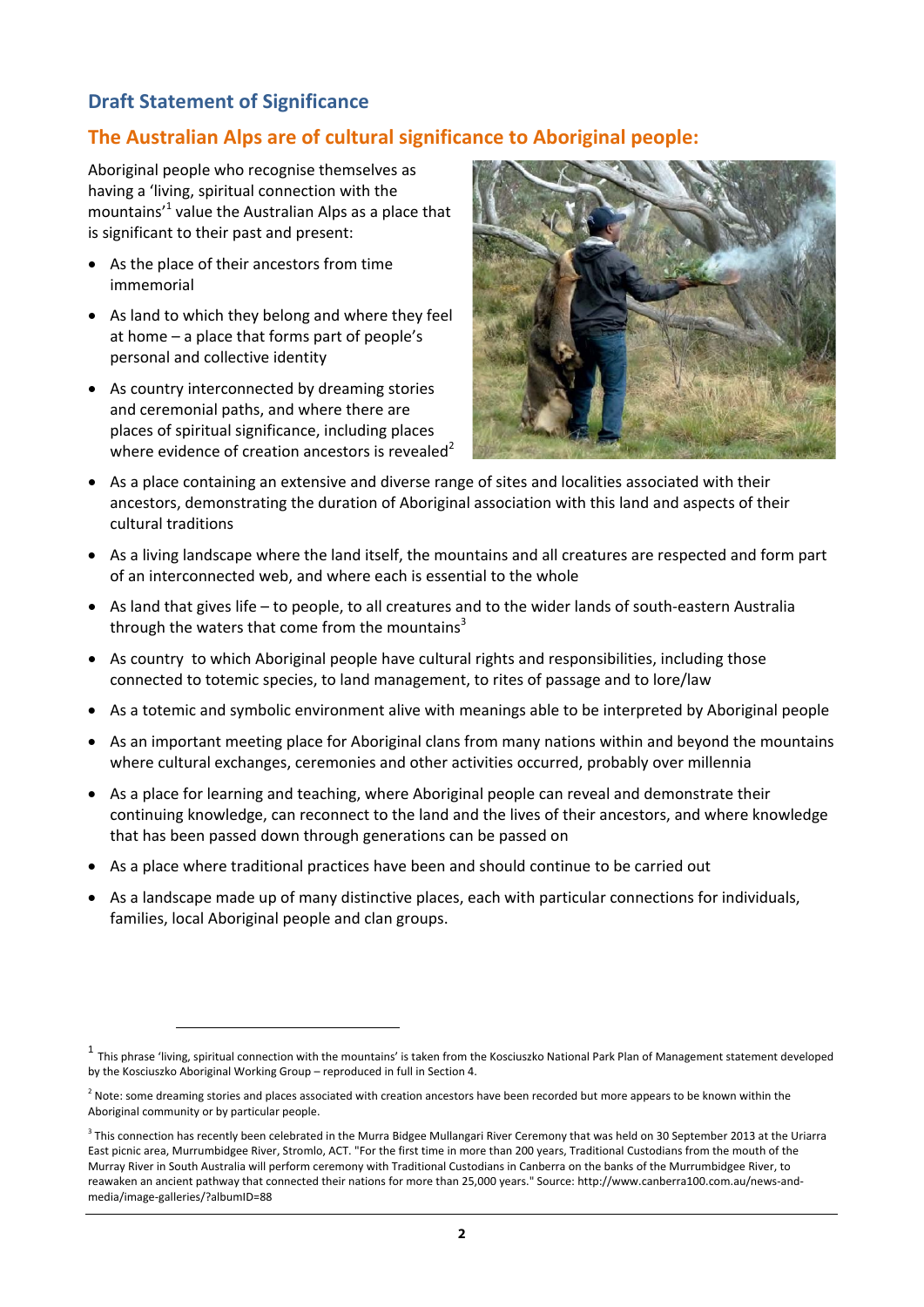### **Potential national heritage values associated with Aboriginal history & culture**

### **The course and pattern of history [Criterion a]**

Aboriginal occupation and lifeways in the Australian Alps represent a unique and distinctive response to the nature and challenges of this alpine landscape.

The wide cultural influence created through ceremonial gatherings in the mountains, supported by or linked to the practice of gathering and eating the bogong moth, appears likely to have been important in the course and pattern of Aboriginal history across a large part of south‐eastern Australia. The ceremonial gatherings are already recognised as a National Heritage value because the 'moth feasting' sets apart these 'annual gatherings of different Aboriginal groups for ceremonies' from other Aboriginal ceremonial gatherings in Australia.

The network of Aboriginal pathways into and through the alpine area, used for ceremonial and travel purposes, appears likely to be of some antiquity, linking Aboriginal clans and nations and supporting cultural exchanges and trade. The use and development of the network of traditional Aboriginal pathways by the colonial settlers, often guided by Aboriginal people, has been important in the early establishment of pastoral activities in the alpine area and the development of a practice of transhumance grazing, an attribute already recognised as of National Heritage value.

The adoption of these Aboriginal cultural routes and the continuity of use of some routes through to today is also an aspect of their significance as it has influenced the pattern of travel into and through the mountains for over 200 years. It also represents an early and important intersection between Aboriginal and colonial settler histories.

### **Creative or technical achievement [criterion f]**

The development of techniques and tools for harvesting, processing and preserving the seasonal bogong moth resource is a potential aspect of outstanding heritage value to the nation, representing a technical achievement in food preservation technology by Aboriginal people of which there are very few examples nationally. Given the richness of the moths as a food resource, preserved moth 'cake' could have been a valuable trade item. Further research is required.

### **Strong or special associations for social, cultural or spiritual reasons [criterion g]**

The Australian Alps are of outstanding heritage value to the nation for the strong and enduring social and spiritual association of the Alps with more than 18 Aboriginal clan groups from across south‐eastern Australia for whom the Alps were part of their traditional country or as an area over which they had other rights.

Aboriginal occupation of the Alps and the associated cultural expressions are represented in a network of pathways, ceremonial practices and sites, and in combination with moth hunting demonstrating a uniquely Australian cultural activity.

### **Importance as a part of Indigenous tradition: criterion (i)**

This may be an aspect of outstanding heritage value to the nation, however more research is needed. The aspects of potential significance could be the extent of ceremonial pathways and sites linked to key high points, and knowledge about the ways in which ancestral creation beings are revealed in the landscape or have guided spiritual and traditional practices.

### **Full report:**

*Aboriginal Cultural and Spiritual Values of the Australian Alps: Project Report,* June 2014, prepared by Chris Johnston (Context Pty ltd), Andrew Sneddon (University of Queensland, and Maddy Maitri (Maitri Archaeology) for the Australian Alps Traditional Owner Reference Group (AATORG) and the Australian Alps Liaison Committee (AALC).